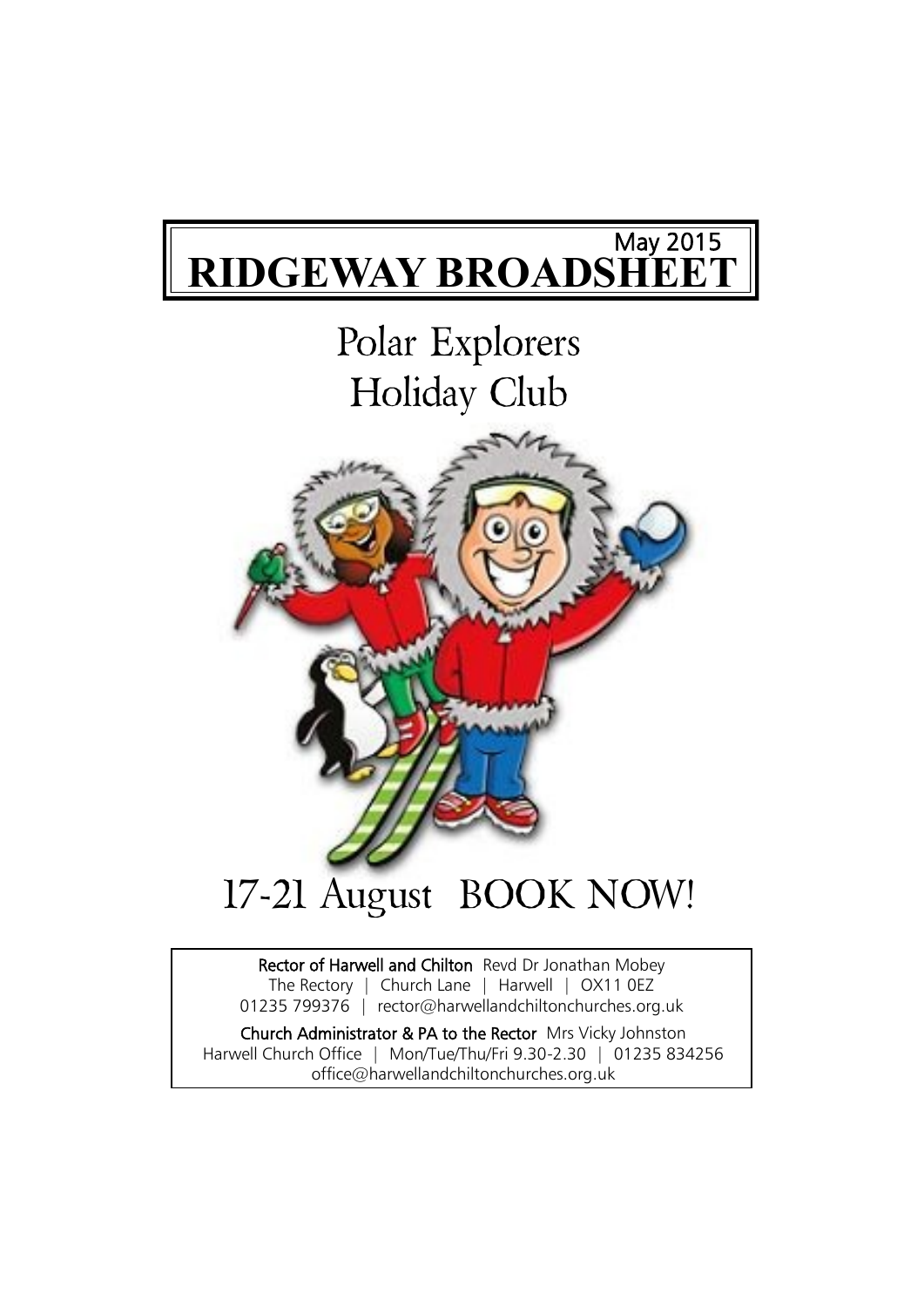#### **P O L A R E X P L O R E R S**

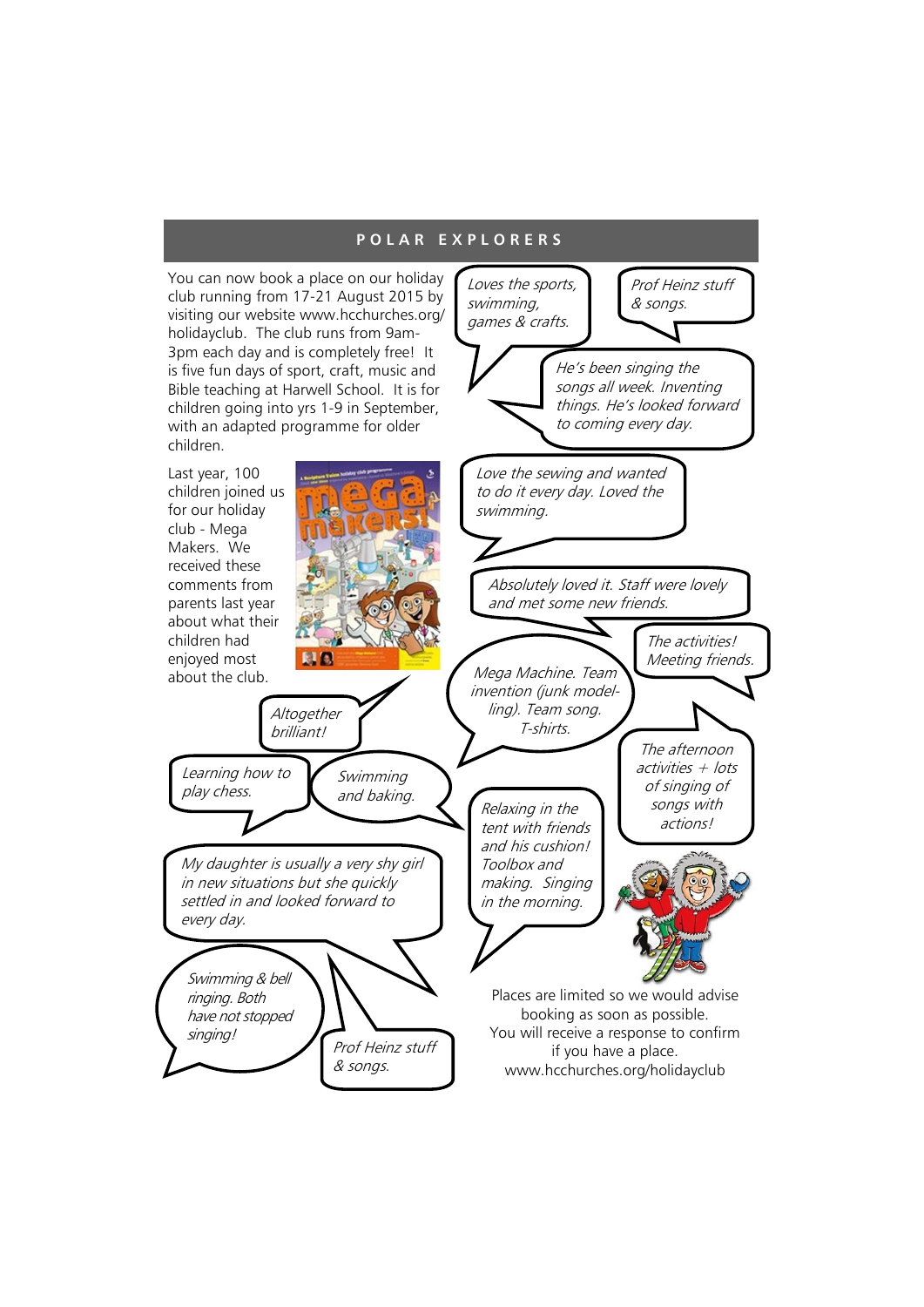"You are the weakest link – goodbye!"

Watching the seven-way leaders' debate recently, I couldn't help but think it looked very much like an episode of 'The Weakest Link', the quick-fire general knowledge quiz hosted by the formidable Anne Robinson in which contestants decided at the end of each round which of their number should be eliminated.

In this contest, it is the public, however, who determine, at the ballot box, how well the candidates do. By the time you read this, the nation may already have decided

who is the strongest and the weakest link, and who leaves the competition with the prize.



Humans have

experimented with a mind-boggling variety of forms of government, from royal succession, military coup, to the myriad versions of democracy. In an imperfect world, no system of government is perfect, but it is usually thought that democracy is the least bad option. But given that we, the people, then have to decide who governs, how should we choose where to place our cross?

We certainly shouldn't go for the party leader or candidate who is the most photogenic, delivers the best speeches, or is able to turn on the charm. Many terrible leaders of the past have had oodles of charisma. Equally, we shouldn't feel pressured to follow the crowd, or the expectations of family or friends. Many a bad decision is made as a result of peer pressure and not being true to oneself. We should instead – to the best of our ability – choose according to our consciences, informed by good sense, and concerned for the common good, and not our own vested interests.

The Apostle Paul wrote to the Philippian Christians, 'Do nothing out of selfish ambition or vain conceit. Rather, in humility value others above yourselves, not looking to your own interests but each of you to the interests of the others' Philippians 2:3-4

That should characterise our approach to voting, but also characterise the individual or party that we choose.

Some Christians wear bracelets with the initials 'WWJD'. It stands for 'What Would Jesus Do?', a good ethical guide in any situation. The passage I quoted from above goes on to say 'what Jesus actually did':

'In your relationships with one another, have the same mindset as Christ Jesus: who, being in very nature God, did not consider equality with God something to be used to his own advantage; rather, he made himself nothing by taking the very nature of a servant' Philippians 2:5-7

Jesus made himself a servant. The word 'minister' has the same meaning as 'servant', and a "Prime Minister" must surely therefore be one who is the foremost in serving others.

Jesus is the ultimate leader – at the same time a king, a military victor, and one chosen by individuals to be their Lord – and if we are wise we will choose as our ruler one who has the same servant "mindset".

Whilst on the cross, Jesus was derided for weakness. Servants can sometimes seem weak, but Jesus in his life, death and resurrection demonstrated that seeming weakness can actually be the greatest and most loving demonstration of strength.

So this General Election, place your cross where Jesus placed his. Let your cross show your love.

Revd Dr Jonathan Mobey Rector of Harwell and Chilton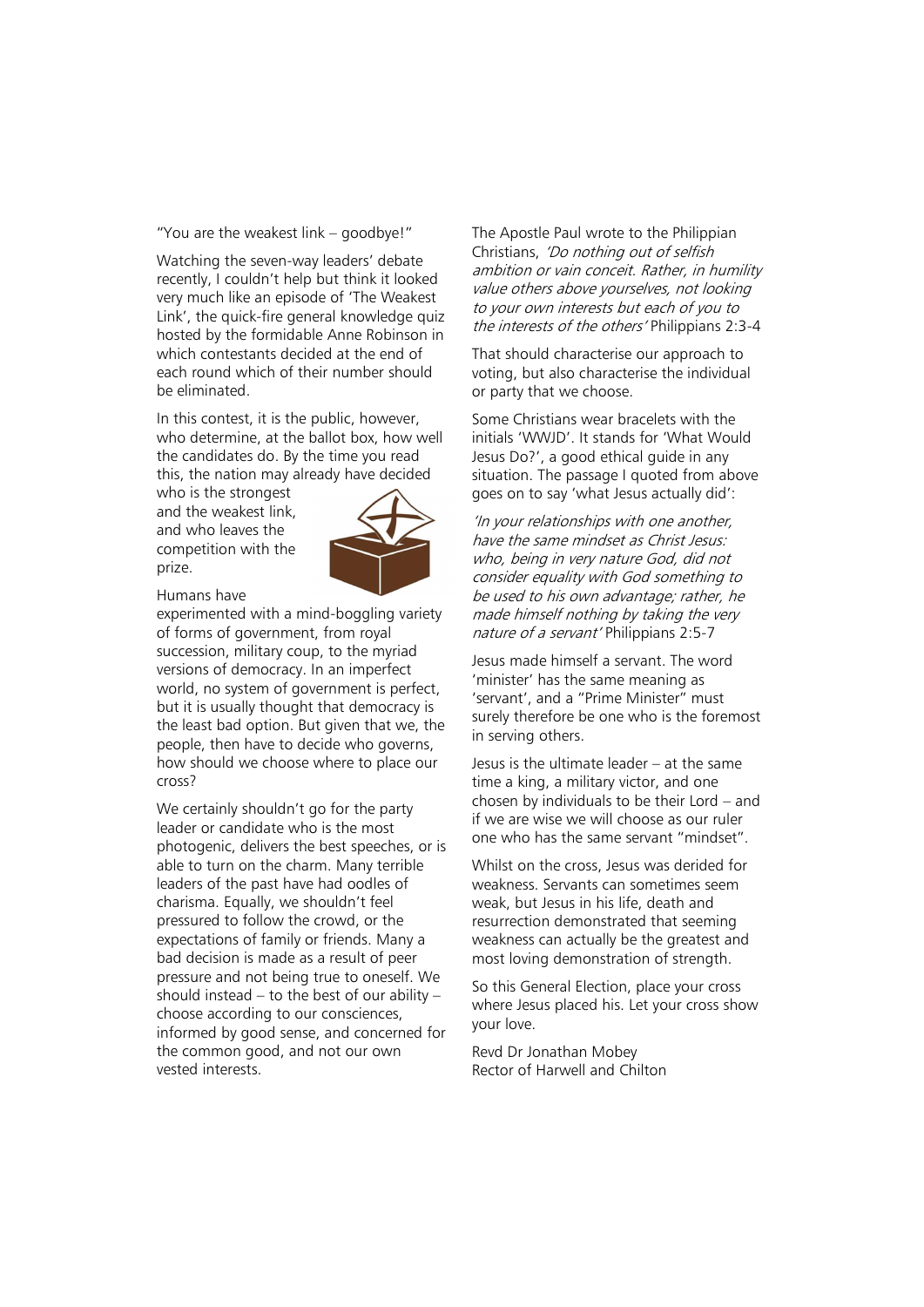### **W E E K L Y E V E N T S**

#### Mondays

9:30-11:30am Fledgelings (during term time) at St Matthew's Church Hall 7:30pm Bell-ringing at All Saints' Church Tower 8.00pm Home Group at 10 Jennings Lane, Harwell

#### Tuesdays

8.00pm Home group at various homes in Chilton

#### **Wednesdays**

9:15-11:15am Fledgelings (during term time) at Chilton Field Community Room 10.15am Home group (during term time) at St Matthew's meeting room 1.45pm Home group (during term time) at 15 Elderfield Crescent, Chilton 7.30pm Home group at various homes in Chilton Field 7:30pm Bell-ringing at St Matthew's Church Tower 7.30pm Choir Practice at All Saints'

#### **Thursdays**

7.30pm Alpha Course (see http://hcchurches.org/alpha) 8.00pm 1st, 2nd & 3rd Home group (term time) at 'Milburn', Wantage Road, Harwell

#### Fridays

2.00pm Home group at Cherry Tree Court, Harwell

#### **Saturdays**

8.30am Prayer meeting both at St Matthew's and All Saints'

#### Sundays

Youth Fellowship at St Matthew's meeting room 6:00-7:15pm for those in school years 7-9 7:00-8:15pm for those in school years 10-13

#### **M O N T H L Y E V E N T S**

| 4th May 8.30pm   | Night Prayer at All Saints' Chilton                      |
|------------------|----------------------------------------------------------|
| 11th May 10.00am | Missions Prayer Meeting                                  |
| 12th May 7.45pm  | All Saints' Women's Group, Planning meeting              |
| 14th May 7.45pm  | Ascension Day Service, St Matthew's Harwell              |
| 19th May 10.00am | Holy Communion (BCP) at Cherry Tree Court, Harwell       |
| 19th May 7.30pm  | Harwell Ladies Group, Meal at Pack Horse                 |
| 20th May 10.30am | Harwell Evergreens, Outing to National Guide Dogs        |
|                  | Breeding Centre, Leamington Spa. Contact Gill on 831592. |
| 23rd May 10.00am | All Saints' Art Group, Chilton Village Hall              |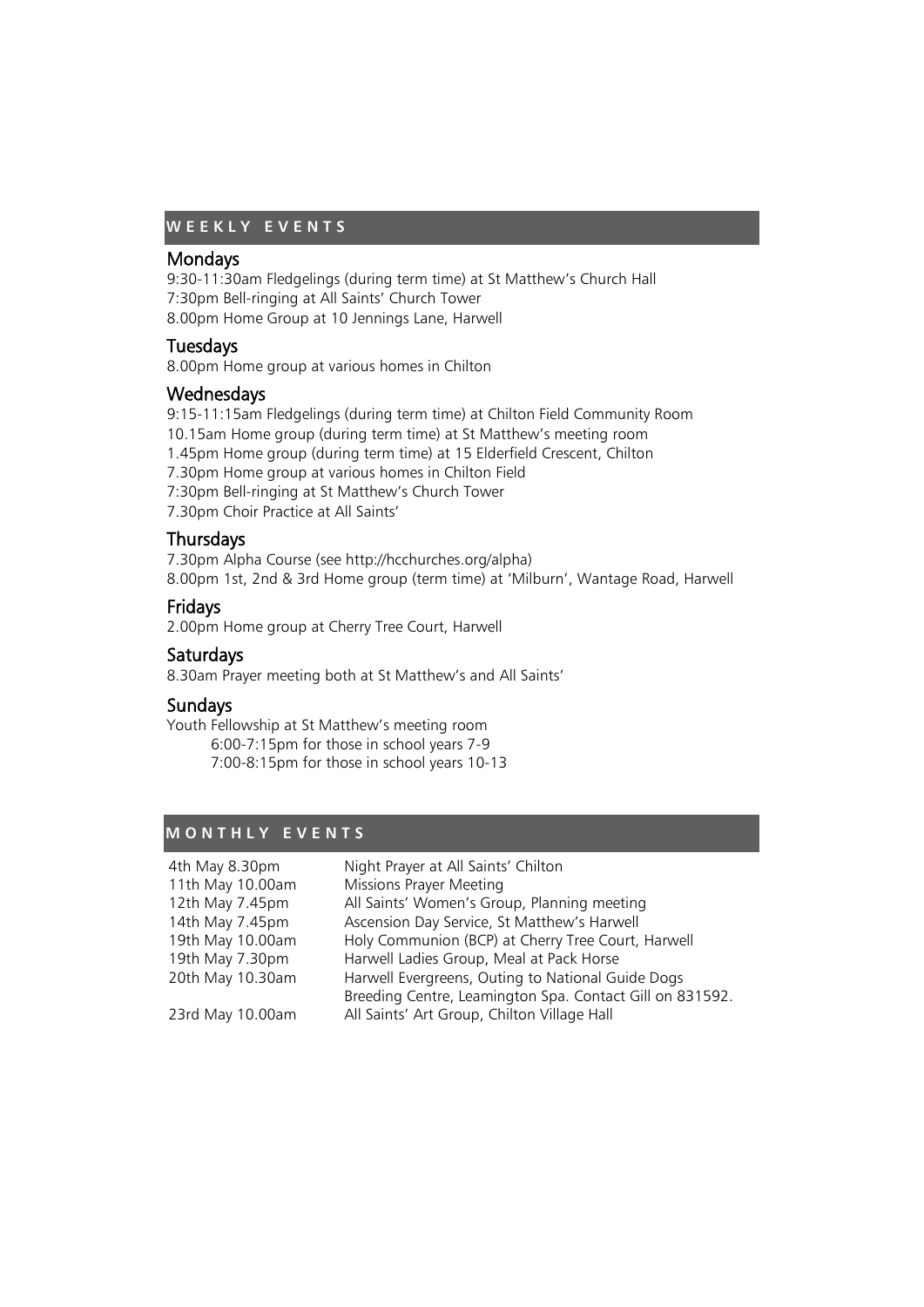## **M ON THLY EVENTS** M AY 2015

| Sundays at All Saints' |                             |  |
|------------------------|-----------------------------|--|
| 3rd May                | 9.30am Morning Worship      |  |
| 10th May               | 8.00am Holy Communion (BCP) |  |
|                        | 9.30am Morning Worship      |  |
| 17th May               | 9.30am Holy Communion       |  |
| 24th May               | 8.00am Holy Communion (BCP) |  |
|                        | 9.30am Morning Worship      |  |
| 31st May               | 9.30am Holy Communion       |  |
|                        | 6.15pm Evening Prayer       |  |
|                        |                             |  |

| Sundays at St Matthew's |                             |  |
|-------------------------|-----------------------------|--|
| 3rd May                 | 8.00am Holy Communion (BCP) |  |
|                         | 11.00am Morning Worship     |  |
|                         | 6.15pm Evening Prayer       |  |
| 10th May                | 11.00am Morning Worship     |  |
|                         | 4.30pm 'Hands Free' Worship |  |
| 17th May                | 8.00am Holy Communion (BCP) |  |
|                         | 11.00am Holy Communion      |  |
|                         | 6.15pm Evening Prayer (BCP) |  |
| 24th May                | 11.00am Morning Worship     |  |
|                         | 6.15pm Holy Communion       |  |
| 31st May                | 8.00am Holy Communion (BCP) |  |
|                         | 11.00am Holy Communion      |  |

You are very welcome to join us for any of our meetings. For more information about any of these events please check our website www.hcchurches.org.uk or email office@harwellandchiltonchurches.org.uk

\*BCP = Book of Common Prayer

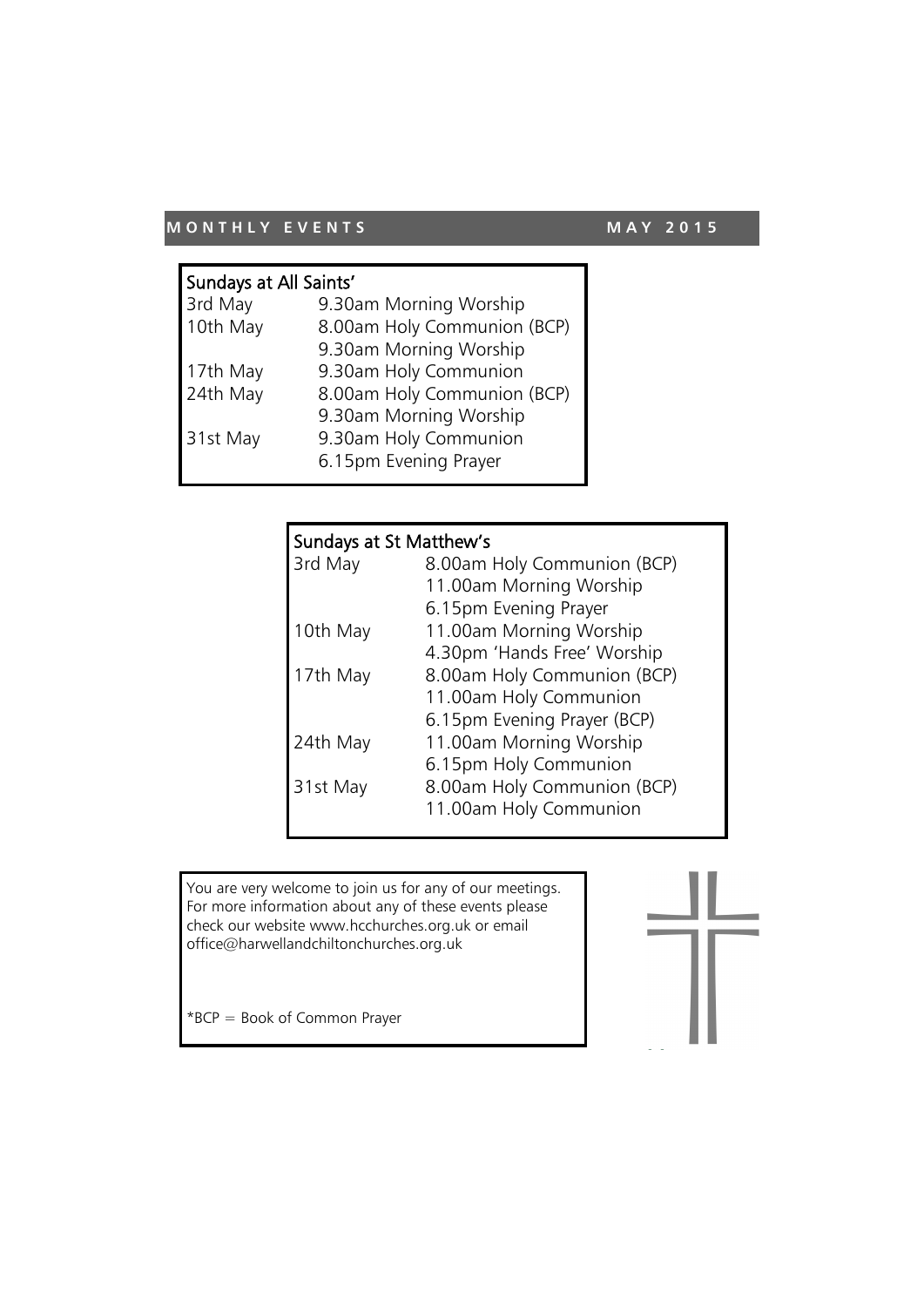#### **FROM THE PARISH R E G I S T E R S**

#### Funerals

"He who believes in Me will live" Rose Wakeling

#### Weddings

"Those that God has joined together" Rodney Frank Cox & Doreen Beckett

#### Baptisms

"Welcome into the Lord's Family" Isabella Cork

#### **C O F F E E M O R N I N G A N D G R A N D P L A N T S A L E**

This event, for Christian Aid, will be held on Saturday 16<sup>th</sup> May between 10 am and 12 noon at Chilton Village Hall. This is a great opportunity to buy bedding plants, perennials and small shrubs also young vegetable plants and herbs. As usual, also on sale will be books and some delicious home-made cakes, pies and tarts. Please come and meet your



friends, stock up your gardens and relax over a cup of tea or coffee and home-made biscuits. We, All Saints' Women's Group, are delighted

that the children from Chilton School will also be selling bedding plants that they have grown to raise funds for their Gardening Club. Any enquiries or offers of help, particularly plants, please contact Judy Goodall on 834503, at 43 Crafts End or thegoodalls43@tiscali.co.uk.

#### **CHARITY QUIZ EVENING**

Thank you to everyone who supported this fun evening. We were delighted to raise £1,363.60 to be shared equally between the very local Didcot-based Balsam Family Project and Hamlin Fistula UK. **A L P H A**



Alpha is a series of interactive sessions that freely explore the basics of the Christian faith. No pressure. No follow up. No charge. Beginning on 30th April with a 'taster' session, the course is held on Thursdays at 7.30pm. Each session includes a free meal, a talk, and discussion in small groups. If you are interested in taking part please contact Jonathan. More info here: http:// hcchurches.org/alpha

#### **H A R W E L L G A R D E N E R S C L U B**

Harwell Village Hall May 11th, 7.30pm. 'Growing Fuchsias For Garden & Show Bench' with Joy Craig. Comp: A House Plant. Contact David on 821615.

#### **C H A R I T Y M A R K E T S T A L L**

Saturday 13<sup>th</sup> May from 9 am till 12 noon in the Car park at the Rose and Crown, we will be raising funds for Wallingford and District Stroke Club. We will have a wide range of books and white elephant plus home-made tarts, cakes and home produce with a purple theme. We are always grateful for donations for the stall, small white elephant but no clothes. Thank you for your great support. In April we raised £257 for Malawi Flood Relief.

Publicise just the Chilton churchwarden elections (because Chilton's is on 22 March). Use the wording in Jonathan's email below, but preceded by the heading "Chilton parish residents" and with a note after the item saying "Harwell parish residents will get the equivalent opportunity to vote for churchwardens on Sun-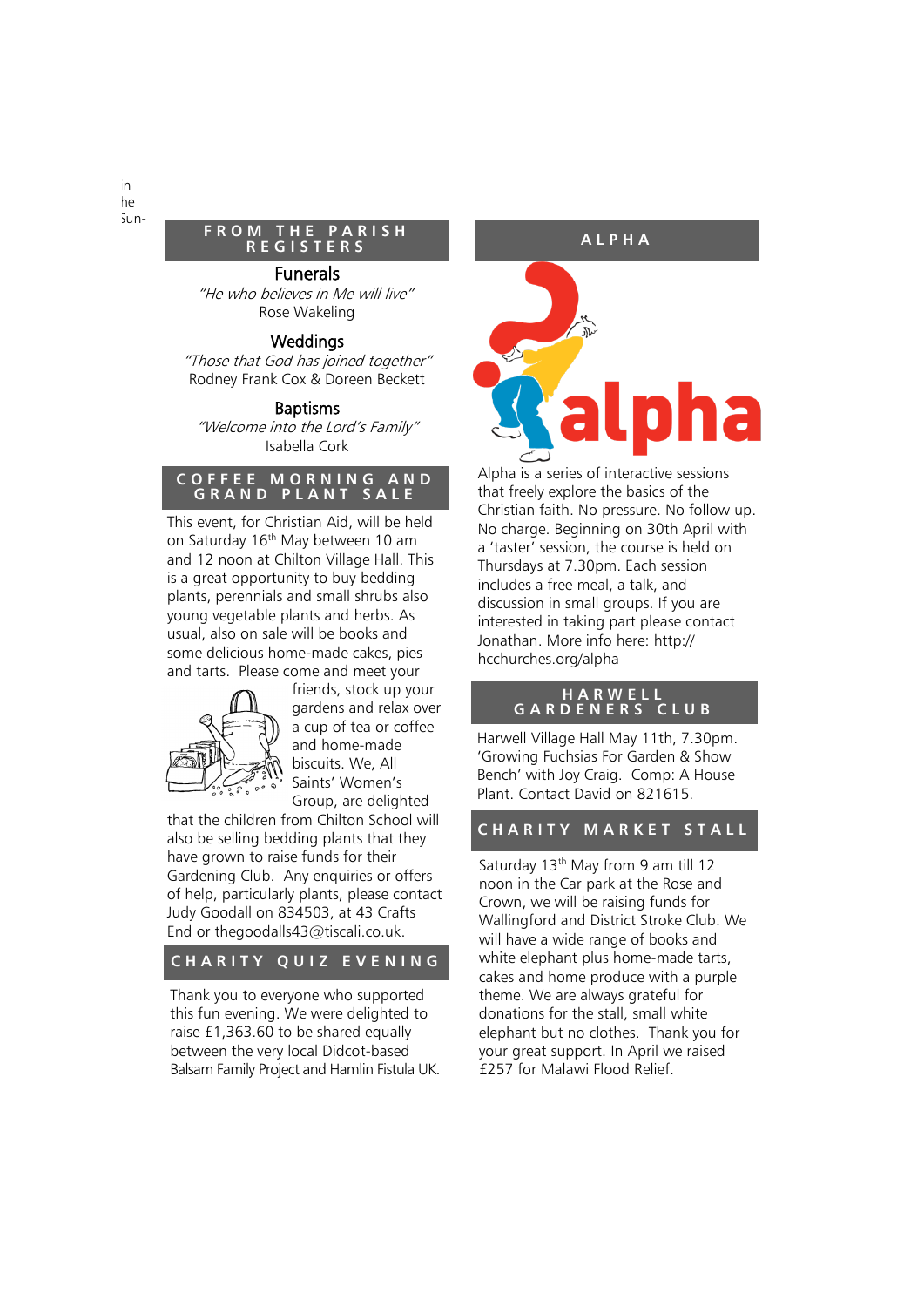

Join us at the HARWELL FEAST on BANK HOLIDAY MONDAY 25th MAY! Parade starts at 11:00am. There will be lots of stalls, a fun fair, Punch and Judy Show, falcons, dogs, vintage cars and for the hungry our very own BBQ and pig roast. Let us celebrate all the goodness summer can bring. On Sunday 24th May from 2pm there is a living history of the English Civil War Society, Marquis of Winchesters Troops taking place on the recreation ground.

#### **A R T G R O U P**



All are welcome to join the Chilton Art Group on Saturday 23rd May  $10am -$ 1pm at Chilton Village Hall.

Feel free to drop-in, create a masterpiece and have a cup of tea or coffee. Materials provided.

#### **CRYPTIC QUIZ SHEET**

The latest Quiz Sheet is now out to raise funds for Christian Aid. The theme is Modes of Assisted Travel and Transport. Sheets are available in Harwell from Daphne Boddy (tel 221047) and in Chilton from Audrey Slater (tel 834558) and Judy Goodall (834503).

#### **H A R W E L L F E A S T M I S S I O N P A R T N E R**

The Church Pastoral Aid Society (CPAS) is an evangelical mission agency working with mainly local Anglican churches across the United Kingdom and the Republic of Ireland. It was founded in 1836. The Society aims to inspire and enable churches to help every person within their communities hear and discover the good news of Jesus.

Their vision is for the local church to be a church where all ages are helped to come to faith in Christ: where all are welcomed, loved taught and trained: where all are confident in sharing their faith and clear about God's call on their lives: where they serve one another and their community, growing gifts and developing leaders through the ministry of God's word and the power of the Holy Spirit.

CPAS provide training and church resources, many of which St. Matthew's and All Saints' have benefited from. It is responsible for Ventures and Falcon Camps which are life-changing holidays attended by thousands of children and young people each year. Funding is available to ensure that no one is prevented from going on a holiday due to lack of finance.

CPAS also has sole or shared responsibility for the patronage of over 500 churches including Harwell and Chilton and assists in the appointment of clergy throughout the country.

#### **D E L I V E R I N G T O T H E C L E A V E**

We are very grateful to Ruth & Edwin Stringer who have delivered the broadsheet in The Cleave for 20 years. Thank you. Please contact the office if you are able to take over from them.